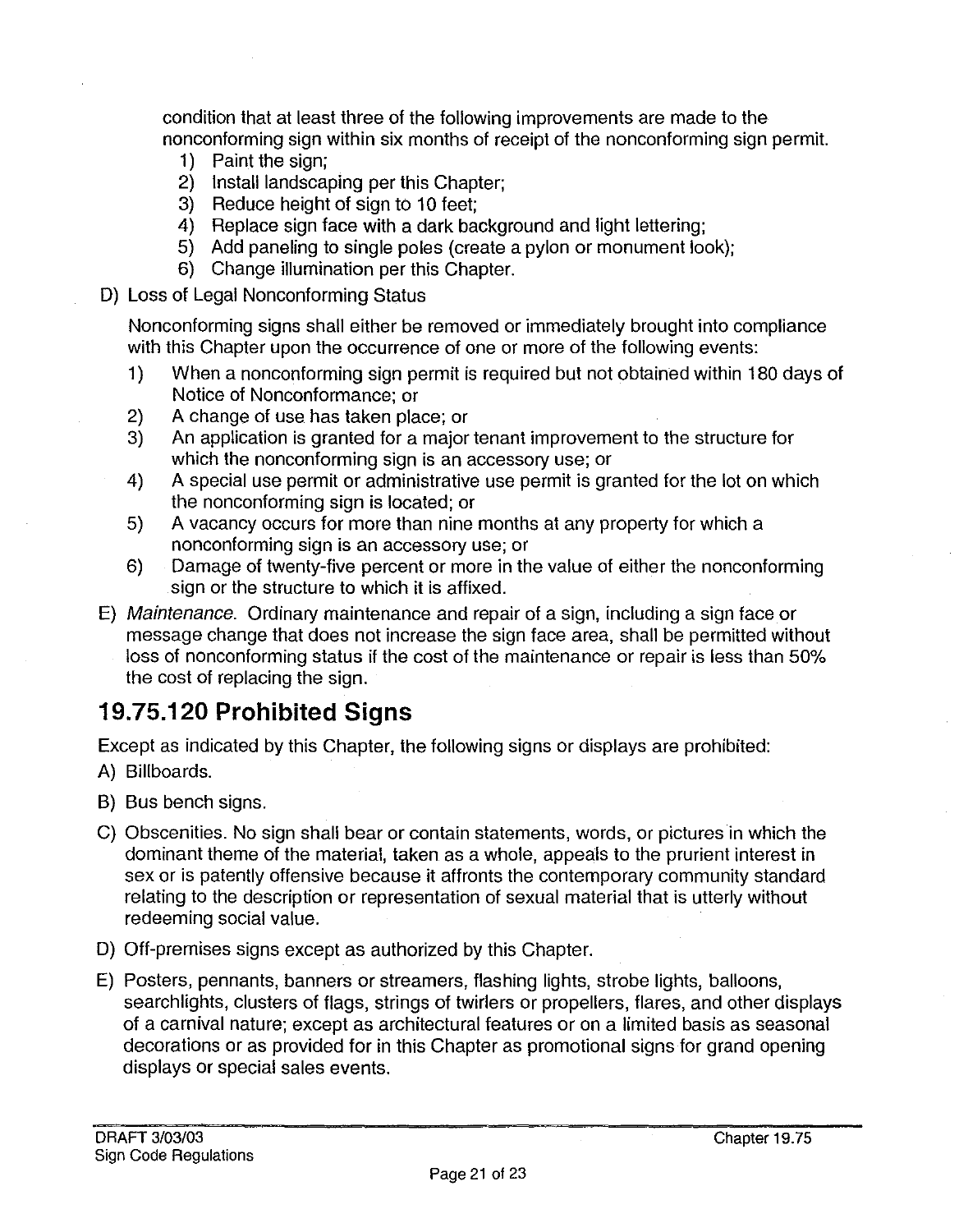- F) Portable signs including, but not limited to, sandwich/A-frame signs and mobile reader board signs except when permitted as provided in this Chapter as temporary signs.
- G) Public address systems or sound devices used in conjunction with any sign or advertising device except as part of a drive-through menu sign.
- H) Signs mounted on roofs except on a parapet or when incorporated into a building providing an overall finished appearance.
- I) Signs attached to or placed upon a vehicle or trailer parked in such a way as to serve as a sign on public or private property. This does not prohibit the identification of a firm or principal products on a vehicle operating during the normal course of business.
- J) Signs on light or utility poles.
- K) Signs which, by reason of their size, location, movement, content, coloring or manner of illumination either distract vehicular traffic or cause confusion with traffic control signs or signals, including, but not limited to, signs containing words such as "stop," "look," and "danger." Signs attached to or placed upon a vehicle or trailer parked in such a way as to serve as a sign on public or private property. This does not probibit the identification of a fiver or principal products on a vehicle operat
- L) Three-dimensional statue, caricature or representation of persons, large inflatable balloons and other inflatable displays including characters, animals, merchandise and dirigibles, or merchandise as a sign.
- M) Merchandise such as shoes or donuts may be incorporated into the sign structure. Barbershop poles are excluded from this provision.

## **19.75.130 Enforcement**

A) Penalty for violations.

- 1) It shall be unlawful for any person, firm or corporation to erect, construct, paint, enlarge, alter, repair, move, improve, remove, convert, demolish, equip, use or maintain any sign or sign structure in the City, or cause or permit the same to be done, contrary to or in violation of any of the provisions of this Chapter;
- 2) Any person, firm or corporation violating any of the provisions of this code shall be subject to a civil violation as defined in Chapter 1.20 UPMC, Enforcement.
- B) Right of entry. Upon proper presentation of credentials including court orders if appropriate, the Director may enter at reasonable times any building, structure or premises within the City to perform any duty imposed by this code.
- C) Liability. The provisions of this Chapter shall not be construed as relieving or limiting in any way the responsibility or liability of any person or persons erecting or owning any sign from personal injury or property damage resulting from the willful acts or negligence of such person, its agents, employees or workman, in the construction, maintenance, repair or removal of any sign or sign structure erected in accordance with a permit issued under this Chapter. Nor shall it be construed as imposing upon the City or its officers or employees any responsibility or liability by reason of the approval of any sign, materials or devices under the provisions of this code.
- D) Revocation of permits. The Director is authorized and empowered to revoke any sign permit issued in error or on the basis of incorrect information, or in violation of the